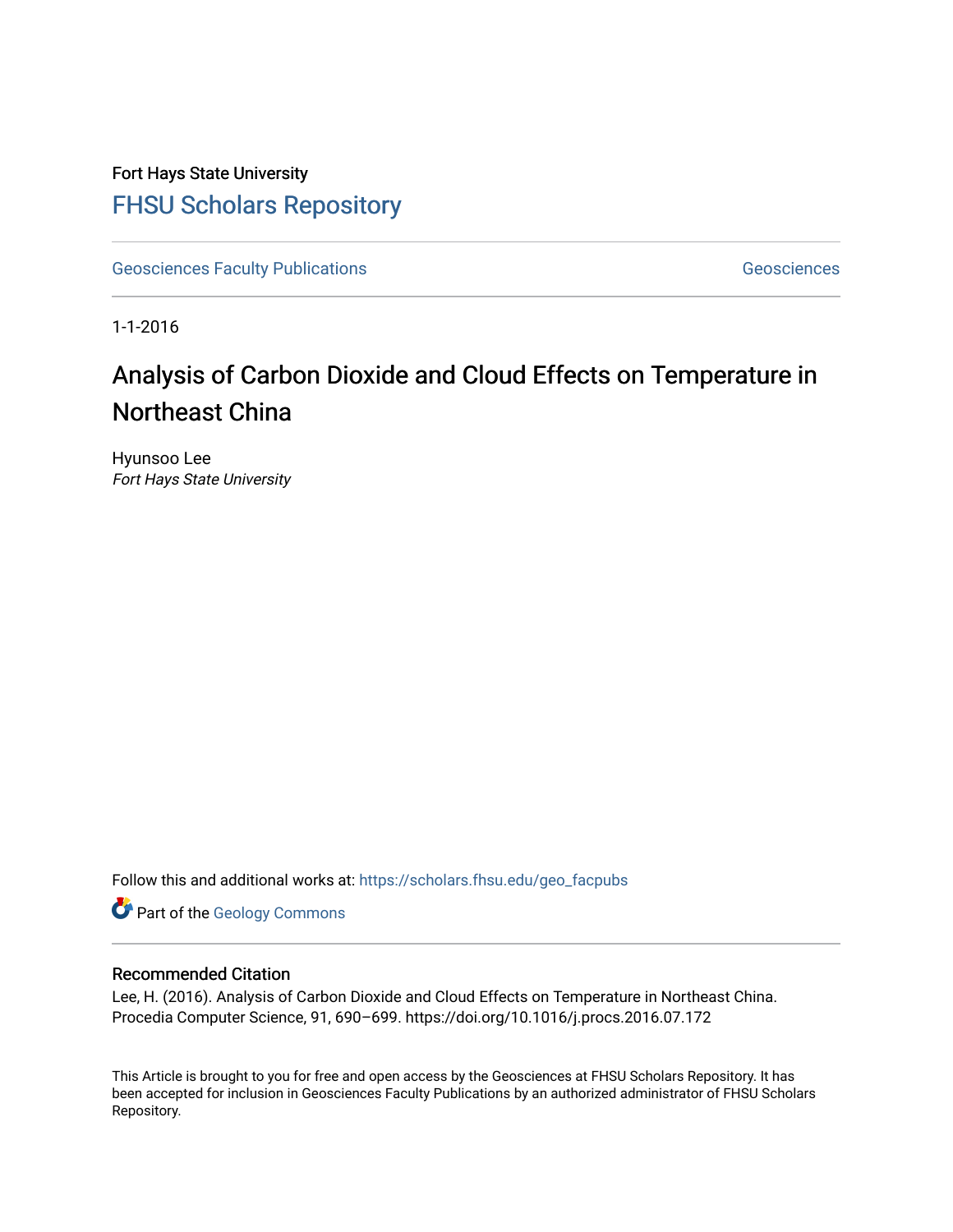



Available online at www.sciencedirect.com





Procedia Computer Science 91 (2016) 690 - 699

# Information Technology and Quantitative Management (ITQM 2016)

# Analysis of Carbon Dioxide and Cloud Effects on

# Temperature in Northeast China

# Hyunsoo Lee\*

aFort Hays State University, 420 Custer Drive, Custer Hall 241, Hays, KS and 67601, United States

#### **Abstract**

With the observed rise in temperature, many researchers have tried to identify the causes of such climate change to help mitigate its effects. The objective of this study is to determine whether, under the same carbon dioxide  $(CO<sub>2</sub>)$  concentrations,  $CO<sub>2</sub>$  with lower cloud coverage would raise the temperature at a greater rate than  $CO<sub>2</sub>$  with higher cloud coverage. The hypothesis was tested through data analysis and modeling. The relationships between the temperature and the  $CO<sub>2</sub>$ emissions, the temperature and the cloud coverage, and the CO<sub>2</sub> emissions and the cloud coverage were identified using Pearson's correlation test. The data analysis concluded that the relationship between the temperature and the  $CO<sub>2</sub>$  emission is positively proportional with a significant correlation. The relationship between the cloud coverage and the temperature and the relationship between the CO<sub>2</sub> emissions and the cloud coverage were determined to be negatively proportional with significant correlations. For modeling, the temperature increased more rapidly as cloud coverage shrank. The results supported the hypothesis that the cloud coverage mitigates warming effects created by carbon dioxide emissions. Further research is anticipated to reduce the uncertainties in the data along with specification of cloud types.

© 2016 The Authors. Published by Elsevier B.V. © 2016 The Authors. Published by Elsevier B.V. This is an open access article under the CC BY-NC-ND license (imp.//creanvecommons.org/neenses/by-ne-nu/4.0/).<br>Peer-review under responsibility of the Organizing Committee of ITQM 2016 (http://creativecommons.org/licenses/by-nc-nd/4.0/).

*Keywords*: Carbon Dioxide Emissions; Cloud Coverage; Environmental Science

# **1. Introduction**

# *1.1. Background Research*

On The temperature of the Earth is determined by the balance between the input and output of energy [1]. In other words, if the energy coming in from the Sun and the energy escaping out of the Earth by emitting radiation to space were in balance, the Earth's temperature would remain constant [2]. However, according to the Intergovernmental Panel on Climate Change (IPCC), the average global temperature has risen roughly 0.85ºC in the last 100 years [3]. In addition, the last three decades from 1983 to 2012 were said to be the

1877-0509 © 2016 The Authors. Published by Elsevier B.V. This is an open access article under the CC BY-NC-ND license (http://creativecommons.org/licenses/by-nc-nd/4.0/). Peer-review under responsibility of the Organizing Committee of ITQM 2016

<sup>\*</sup>Corresponding Author. Tel.: +1-785-432-2483

*E-mail address:* h\_lee7@mail.fhsu.edu

doi: 10.1016/j.procs.2016.07.172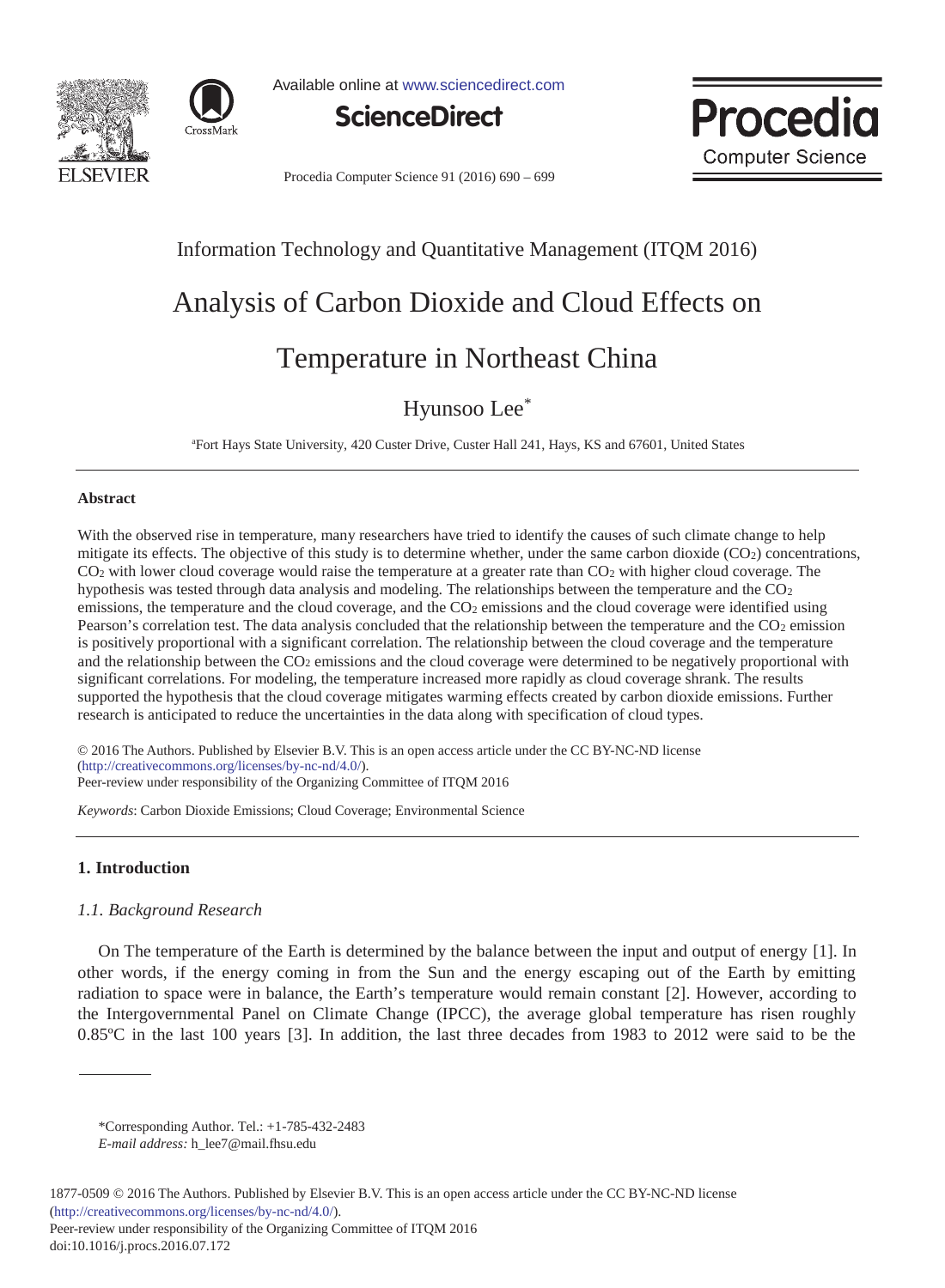warmest period of the last 1400 years; the term for such trend is called climate change [3]. Thus, the temperature of the Earth has risen, and it is because of the energy imbalance [2].

As the amount of energy coming from the Sun is relatively constant, most scientists agree the main cause of the current global warming is the anthropogenic increase in the greenhouse gases that trap the energy radiation from the Earth toward the space [4]. Among other greenhouse gases, carbon dioxide  $(CO<sub>2</sub>)$  gets most of the attention as the key element of the Earth's climate system [5]. For example, Delworth et al. claimed that the doubling of carbon dioxide had influenced many regions, especially the tropics, with an increase in temperature [6]. For the future, IPCC, in 2007, estimated that Earth would warm between two and six degrees Celsius over the next century, depending on how fast the carbon dioxide emissions grow [4]. Given the effects of  $CO<sub>2</sub>$  have on radiation and climate change, many researchers and policymakers have focused on finding the  $CO<sub>2</sub>$ reduction targets to lessen its effects [2].

While the question of what to do about future climate change has been pending, some researchers saw cloud coverage as a potential factor of temperature change. Carslaw, Harrison, and Kirkby suggested that variations in the intensity of galactic cosmic rays in the atmosphere would alter in cloud coverage, leading to change the temperature of the Earth [7]. However, the effects of clouds on temperature are uncertain so many studies have tried to identify whether the cloud coverage has a negative or a positive feedback to the warming effects. For example, Dessler concluded that cloud coverage has a positive effect on the temperature [8]. Likewise, Clement, Burgman, and Norris and Lauer et al. claimed the cloud has a positive effect over the eastern Pacific [9-10]. Spencer and Braswell even claimed not carbon dioxide but cloud cover causes global warming [11]. On the other hand, McLean claimed that the reduced cloud coverage from 1987 to late 1990s accounts for the rise in temperature since 1987 [12]. Similarly, Kauppinen, Heionen, and Malmi, discussing the impact of cloud cover on the temperature, claimed that one percent increase in low cloud cover decreases 0.11 degree Celsius [13].

Based on these studies, solutions related to clouds were proposed to lessen climate change. For instance, Lomborg of Copenhagen Consensus Center came up with a proposal to develop cloud whitening technology to reflect solar radiation [14]. Similarly, Russell claimed cloud brightening research had merit in combating global warming [15]. Since these recent studies have reflected the importance of clouds to the climate, it is time to verify the correlations among the  $CO<sub>2</sub>$  emissions, the cloud coverage, and the temperature and identify the impact of clouds.

#### *1.2. Motive*

The objective of this study is to examine the interactive effects of the CO2 emissions and the cloud coverage on temperature. By analyzing the relevant data sets from Northeast China and using the climate change model of NetLogo 5.2., this study is to identify the relationship and the interactions between CO2 concentration and cloud coverage and, thus, find a more efficient way to mitigate global warming.

#### **2. Methodology**

#### *2.1. Hypothesis*

If the Earth has a constant  $CO_2$  concentration, then the  $CO_2$  with lower cloud coverage will raise the temperature at a greater rate than the  $CO<sub>2</sub>$  with higher cloud coverage. In other words, the warming effects from the increase in the carbon dioxide level will be mitigated more when accompanied by the increase in cloud coverage than by the reduction in carbon dioxide emissions alone.

#### *2.2. General Overview*

This study applied two methods: data analysis and modeling. Real-world data from Northeast China will be analyzed to examine the correlation between the temperature and the  $CO<sub>2</sub>$  emissions, the correlation between temperature and cloud coverage, and the correlation between the cloud coverage and the carbon dioxide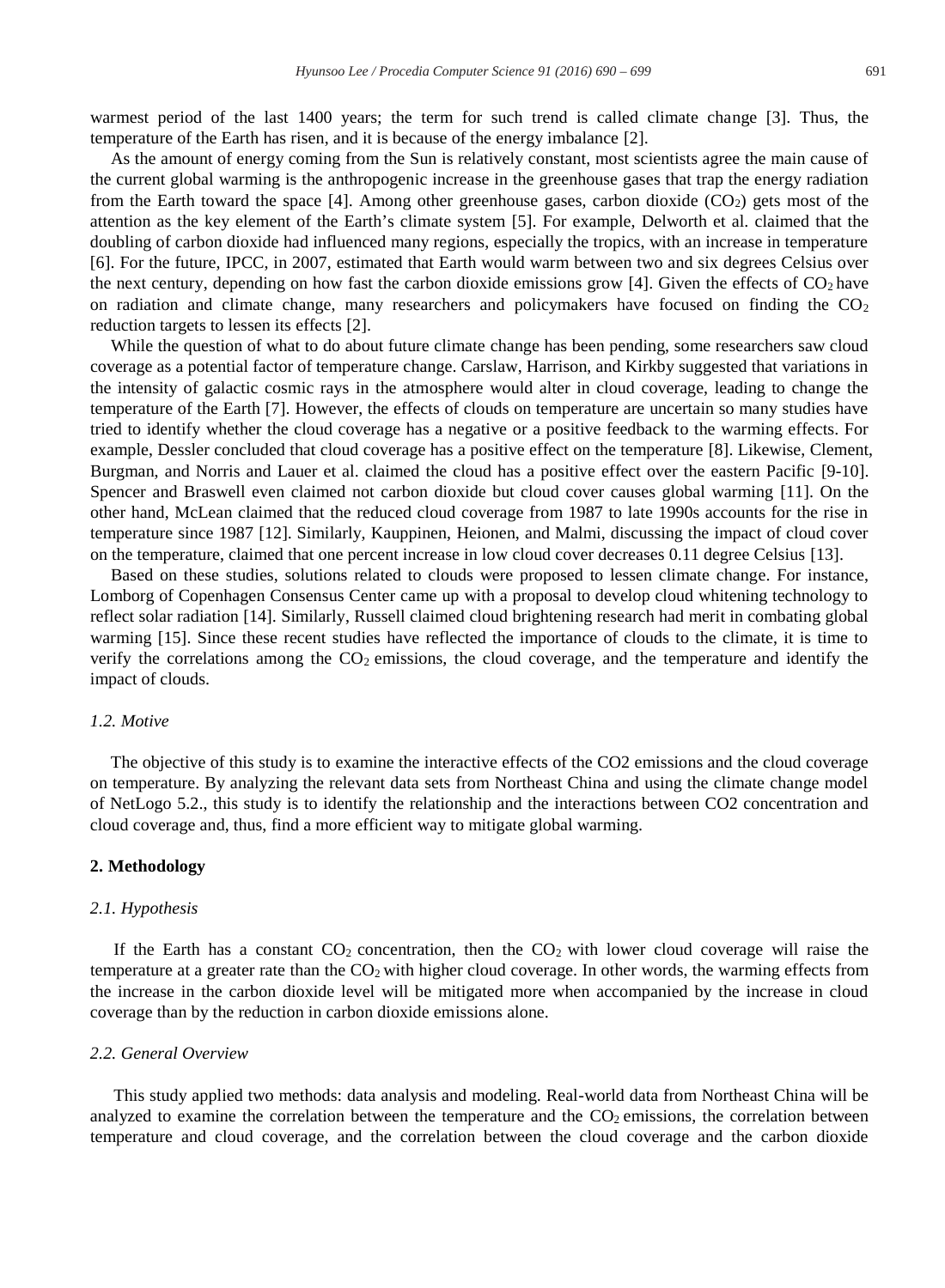emissions. For modeling, NetLogo 5.2., a modeling program made by Northwestern University for simulating natural phenomena, was used to test interactive effects of carbon dioxide and cloud amount on temperature. The results from the model and the data analysis were compared to cross-check the relationship between the variables.

#### *2.3. Data Sets*

China was chosen as the region for data analysis since it released the largest amount of  $CO<sub>2</sub>$  [16]. However, as China is the third biggest country in the world, the region was limited to be Northeast China to reduce the error. Since the  $CO<sub>2</sub>$  emissions data were not limited to a specific region of China, the uncertainty was taken into account. The seasonal temperature and cloud coverage data over Northeast China and annual  $CO<sub>2</sub>$ emissions data from China were used for data analysis.

The monthly temperatures of Northeast China from 1909 to 2012 was acquired from Osborn and Jones [17- 18]. The data contain monthly mean temperatures over Northeast China. The data report the temperatures to the hundredths place in degrees Celsius.

The seasonal coverage of clouds over Northeast China during 1951-1994 were acquired through the work of Kaiser [19]. The cloud data were excerpted from a database of daily weather observations provided by the National Climate Center of the China Meteorological Administration. The data were received from 196 Chinese stations. To minimize errors, Kaiser differentiated daytime and nighttime observation since it is troublesome to accurately measure the cloud coverage when the sky is dark. The cloud coverage was averaged for each station over four seasons.

The annual emissions of  $CO<sub>2</sub>$  in China from 1751 to 2008 were acquired from the Carbon Dioxide Information Analysis Center at Oak Ridge National Laboratory, which is supported by the U.S. Department of Energy [1]. The data were found on the Carbon Dioxide Information Analysis Center homepage. The authors analyzed the trends for the  $CO<sub>2</sub>$  along with the data.

#### *2.4. Process*

Data for temperature, CO<sub>2</sub>, and cloud coverage were computed into Microsoft Excel for analysis. Since the time interval of the data and the averaged times were different, the data needed to be processed to be comparable. The monthly temperature data were averaged over four three-month meteorological seasons over each year: spring (March, April, and May), summer (June, July, and August), autumn (September, October, and November), and winter (consecutive December, January, and February). The annual data of the  $CO<sub>2</sub>$  emissions were used to compare to the seasonal data of the temperature and the cloud coverage. The risk of error was taken because the seasonal temperature and the cloud coverage data could be biased if averaged. The seasonal differences may not be taken into account if seasonal cloud coverage was averaged annually. For instance, the cloud coverage for the spring of 1953 was 43.03 percent, and the cloud coverage for the fall of 1953 was 68.56 percent; on the other hand, the cloud coverage for the spring of 1993 was 30.60 percent and the cloud coverage for the fall of 1993 was 71.53 percent. The cloud coverage for spring was higher in 1953, but the cloud coverage for fall was higher in 1993. Hence, the annual average of cloud coverage is not the best representation for the cloud coverage. The same goes for temperature data. Due to the Arctic Oscillation, winters get colder than other seasons during certain years [20]. The air moves from high pressure to low pressure; accordingly, if the air pressure is higher in the Arctic, then the cold air from the Arctic moves farther south [20]. Therefore, like the cloud coverage data, the annual average of temperature would not be suitable to represent the temperature data since the colder winter temperatures would lower other seasons' temperatures. Therefore, annual data of the  $CO<sub>2</sub>$  emissions was used to compare to other seasonal data.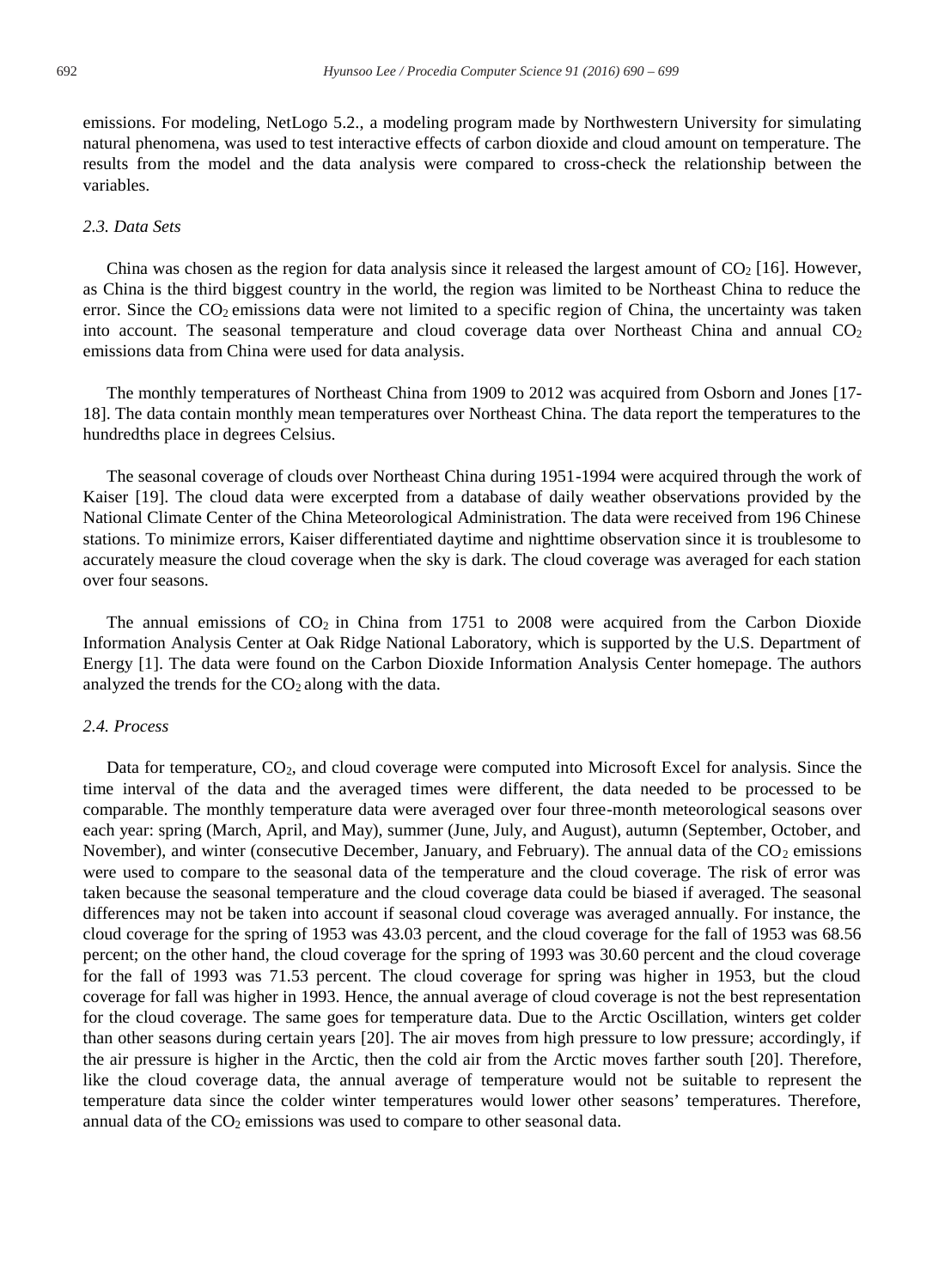Each data set was graphed against time to analyze the trend. The graphs showed that temperature had been rising over time. Thus, the data support the warming in China. The  $CO<sub>2</sub>$  emission had also been rising as China became developed. The cloud coverage had been constantly decreasing over time. Although it seemed like a minor change, the decrease had been decreasing for 43 years.

The Pearson's correlation test was used to determine the correlation between the temperature and the carbon dioxide emission, the temperature and the cloud coverage, and the carbon dioxide emission and the cloud coverage. Additionally, the regression line slopes and the constants were calculated to visualize and determine the trend. Only graph for the spring season was created and referenced because other seasons showed the same pattern.

Firstly, the correlation between the temperature and the  $CO<sub>2</sub>$  emission was calculated through data from China. The graph (Fig. 1) was created to visualize the relationship between carbon dioxide and temperature. Since the carbon dioxide emission is an anthropogenic factor and was not dependent upon temperature, the carbon dioxide emission was determined to be the independent variable and the temperature was determined to be the dependent variable. As the graph (Fig. 1) shows, the carbon dioxide and the temperature have a positively proportional relationship. The correlation was determined by comparing the correlation coefficients (r) to critical values of Pearson's correlation test and interpreting coefficient of determination  $(r^2)$ . The degree of freedom (n-2) was 41. With the level of significance of 0.05, the critical value was determined to be 0.3008. The critical values were compared to the absolute values of the correlation coefficients to signify the correlation.



Fig. 1. Graph showing the correlation between the carbon dioxide emission and temperature during 1951-1994

Second, the correlation between the temperature and the cloud coverage was calculated through data from China. Likewise, the graph (Fig. 2) visualizes the relationship between the cloud coverage and the temperature. Given Carslaw, Harrison, and Kirkby suggesting that variations in the cloud coverage lead to the temperature change of the Earth, the cloud coverage was determined to be the independent factor, and the temperature was determined to be the dependent factor [7]. As seen in the figure (Fig. 2), the cloud coverage and the temperature are negatively proportional. In a similar fashion, the correlation was determined by comparing the correlation coefficients to critical values of Pearson's correlation test and interpreting coefficients of determination. The degree of freedom was 41 for spring, summer, and autumn and 40 for winter. With the level of significance of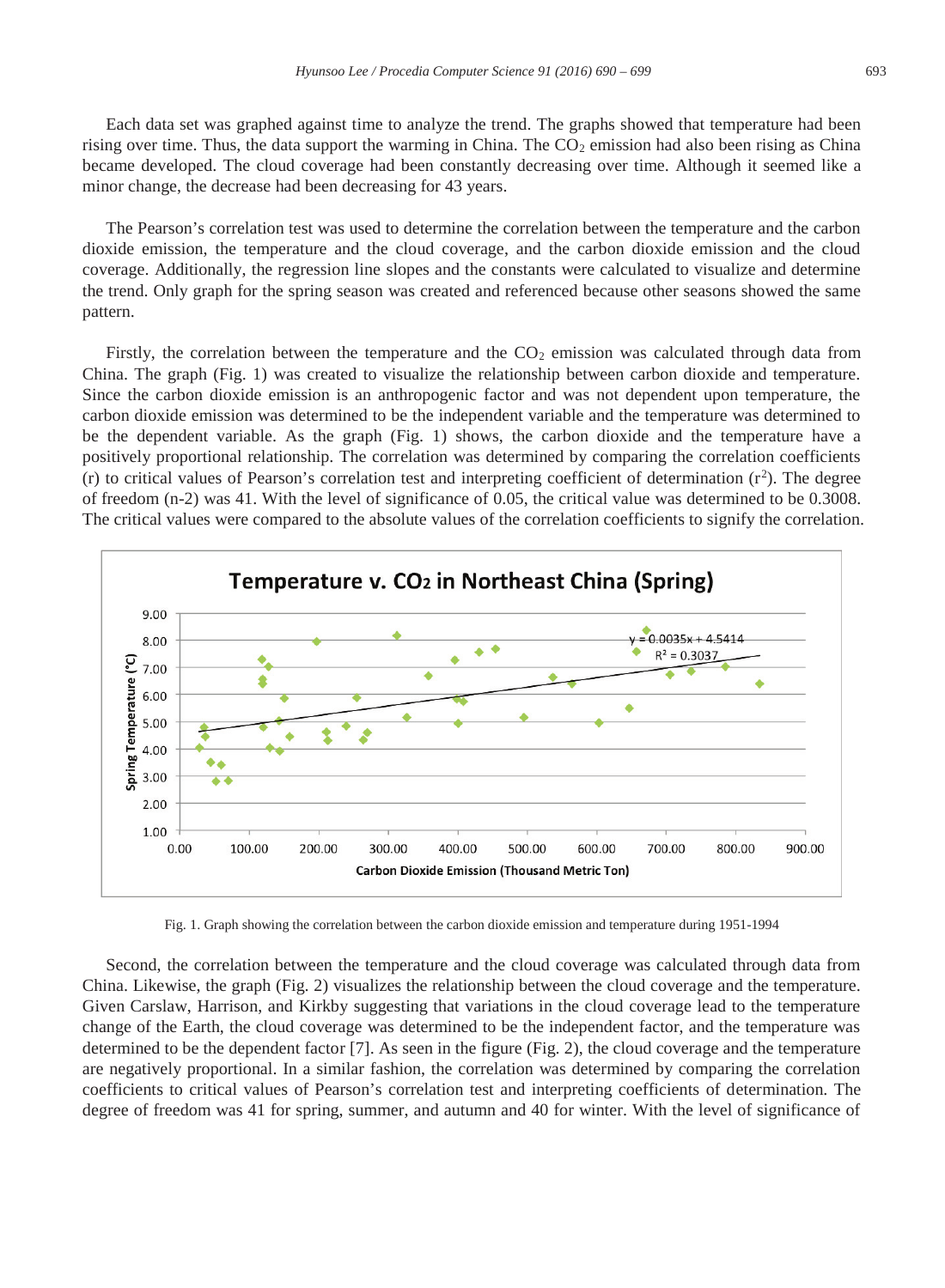

0.05, the critical value was determined to be 0.3008 for spring, summer, and autumn and 0.3044 for winter. The critical values were compared to the absolute values of the correlation coefficients to signify the correlation.

Fig. 2. Graph showing the correlation between the cloud coverage and temperature during 1951-1994

To determine the interactive effects of carbon dioxide and cloud coverage, the correlation between those two factors were also calculated through data from China. Furthermore, even if cloud coverage had a correlation with the temperature, the correlation could have been triggered by carbon dioxide emissions. In other words, the carbon dioxide emission could be the factor for both the cloud coverage and the temperature. Therefore, the correlation between carbon dioxide emission and the cloud coverage were calculated through data from China. Likewise, the figure (Fig. 3) was created to represent the relationship between cloud coverage and carbon dioxide. Since the carbon dioxide emission is an anthropogenic factor and is not hindered by nature, the carbon dioxide emission was determined to be the independent variable, and the cloud coverage was determined to be the dependent variable. As seen in the graphs (Fig. 3), the cloud coverage and the carbon dioxide emission are negatively proportional. Correspondingly, the correlation was determined by comparing the correlation coefficients to the critical values of Pearson's correlation test and interpreting coefficients of determination. The degree of freedom was 41 for spring, summer, and autumn and 40 for winter. With the level of significance of 0.05, the critical value was determined to be 0.3008 for spring, summer, and autumn and 0.3044 for winter. The critical values were compared to the absolute values of the correlation coefficients.



Fig. 3. Graph with the correlation between the cloud coverage and carbon dioxide emissions during 1951-1994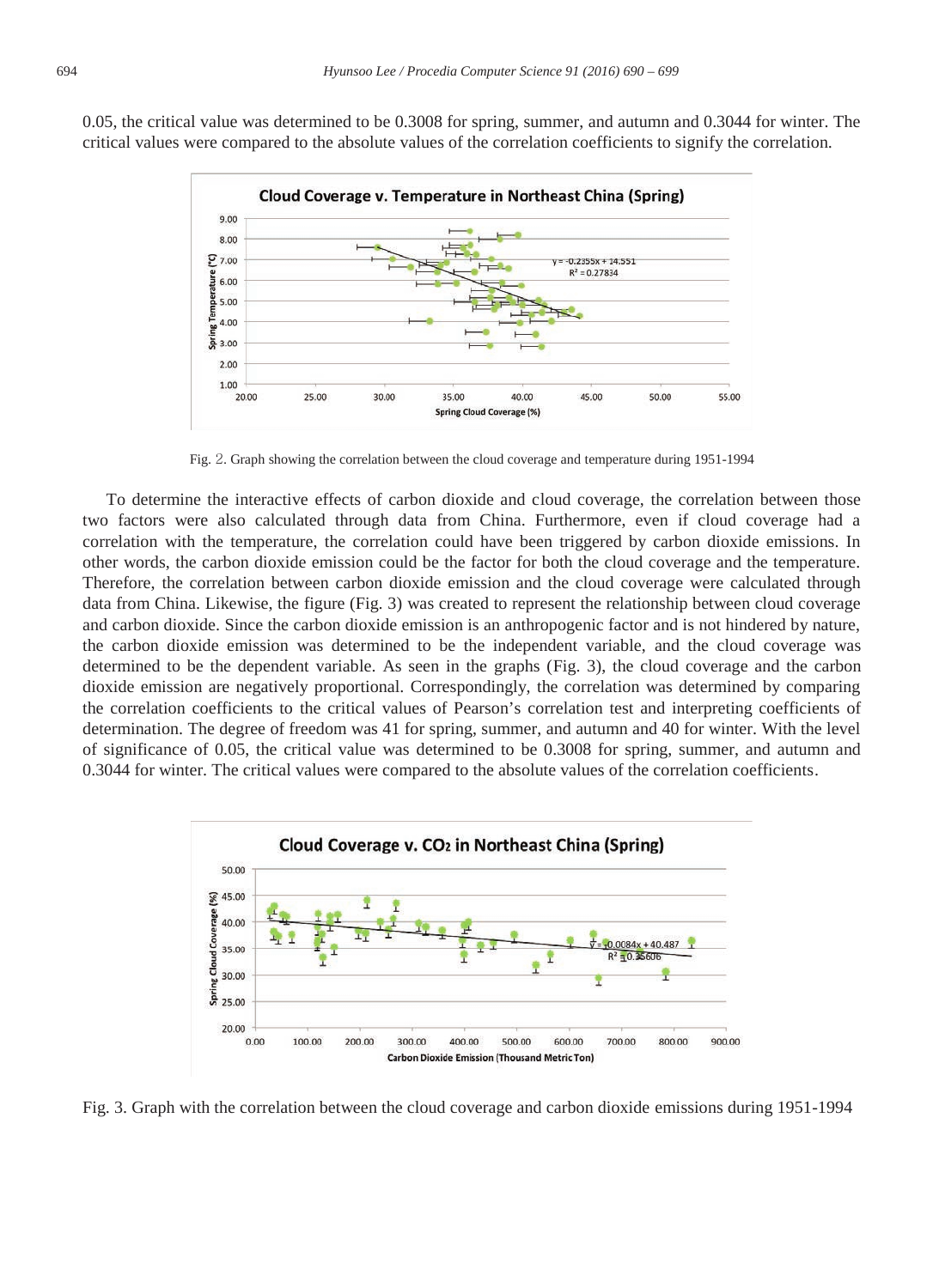#### *2.5. Modeling*

NetLogo is simple but well equipped with the features necessary for modeling climate change [21]. NetLogo visualized the interactions among variables related to climate change. The available factors of NetLogo are the sun-brightness, albedo, cloud coverage, and  $CO<sub>2</sub>$  concentration. The carbon dioxide concentration, sun-brightness, and albedo were control factors and left constant. The cloud coverage was set as the dependent factor in the model while the temperature was observed as the explained variable. The cloud coverage was set to be the independent factor because the hypothesis attempts to observe how the cloud coverage mitigates the warming effects of carbon dioxide. The temperature change was observed over time, and the unit of time was set as ticks. The temperature was observed after given 1103~1124 ticks.

Although the process should check the agreement between the data analysis and the model, the modeling was done under the present global condition to predict the outcome after current situation. The model was based on the carbon dioxide concentration rather than the carbon dioxide emission. Since the data analysis is based on the emissions of carbon dioxide, a direct comparison may be hard to make, but the model gives a general overview of the role of the carbon dioxide. The average carbon dioxide concentration was  $392.7 \pm 2.6$ parts-per-million (ppm) in 2011 of China [22]. Since the model escalates by 25 ppm, the model was set to the concentration of 400 ppm.

The cloud coverage was incremented by 25 percent starting from 0 percent. However, the model had a vague system of adding clouds. NetLogo 5.2. had 'add cloud' button and the visualization of the system, but it did not give the exact number of cloud coverage. The area of clouds and the area of atmosphere needed to be determined to calculate the cloud coverage.

First, the cloud coverage was estimated through eyes into 0 percent, 25 percent, 50 percent, 75 percent, and 100 percent. The settings with 0 percent and 100 percent did not need to be calculated. The software MATLAB 8.5 was used to calculate the area of the clouds. The cloud coverage is represented by the color white. Image Analyst provided a program that calculates the area of a certain color in a gray scale picture [23]. The program was modified to calculate the area of the clouds. Therefore, screenshots of the model were taken and the picture went through visual analysis through code. The code converted the picture into gray scale and analyzed the picture. The area of each cloud was acquired through the data. Afterwards, the areas were put into Microsoft Excel for addition. The area of the clouds for estimated 25 percent cloud coverage was 97,175 pixels, and the area of the clouds for estimated 50 percent cloud coverage was 186,188 pixels. The area of the clouds for estimated 75 percent cloud coverage was 308,837 pixels. Since the screenshot was a  $1121 \times 371$  sized picture, the area of the atmosphere was calculated to be 418,117 pixels. The area of the clouds divided by the area of the atmosphere multiplied by 100 gives the cloud coverage. After calculation, the cloud coverage was determined each to be 23.24 percent, 44.53 percent, and 73.86 percent. Therefore, the modeling was done under the settings with cloud coverage as 0.00 percent, 23.24 percent, 44.53 percent, 73.86 percent, and 100.00 percent.

#### **3. Results**

## *3.1. Results*

The Pearson's correlation test was used to verify the correlation between the carbon dioxide emission and the temperature. The correlation coefficients were 0.5511 for spring, 0.4446 for summer, 0.4300 for fall, and 0.4666 for winter. Positive correlation coefficients indicate that the carbon dioxide and the temperature have a positive relationship. The coefficients of determination were 0.3037 for spring, 0.1976 for summer, 0.1849 for autumn, and 0.2177 for winter. The coefficient of determination calculates the percentage of value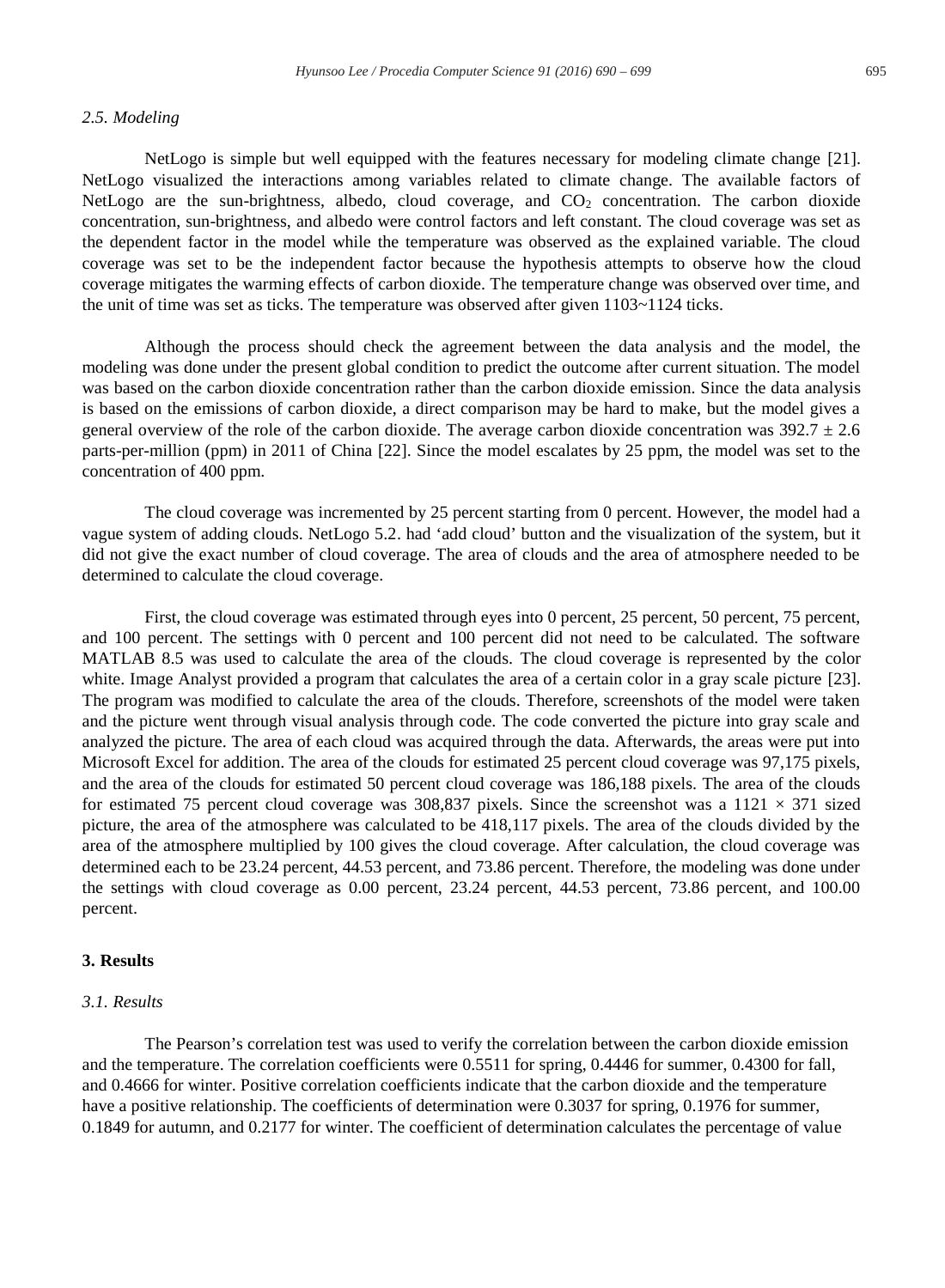that can be predicted and is acceptably high. The absolute values of correlation coefficients were greater than the critical values over all seasons, 0.3008. Therefore, the hypothesis that the temperature was related carbon dioxide emission was supported by the data with the confidence interval of 0.05.

The Pearson's correlation test was also used to determine the correlation between the carbon dioxide emission and the temperature. The correlation coefficients were -0.5276 for spring, -0.6180 for summer, - 0.4517 for autumn, and -0.3106 for winter. Negative correlation coefficients indicate that cloud coverage and temperature have a negative relationship. The coefficients of determination were 0.2783 for spring, 0.3819 for summer, 0.2040 for autumn, and 0.0964 for winter. The absolute values of correlation coefficients were higher than the critical values over all seasons, 0.3008 for spring, summer, and autumn and 0.3044 for winter. Therefore, the hypothesis that the temperature was related cloud was supported by the data with the confidence interval of 0.05.

The Pearson's correlation test was also used to check the correlation between the carbon dioxide emission and the cloud coverage. The correlation coefficients were -0.5967 for spring, -0.4718 for summer, -0.3749 for fall, and -0.4015 for winter. Negative correlation coefficients demonstrate that carbon dioxide emissions and cloud coverage have a negative relationship. The coefficients of determination were 0.3561 for spring, 0.2226 for summer, 0.1406 for autumn, and 0.1612 for winter, which is an acceptable number for  $r^2$ . The absolute values of correlation coefficients were higher than the critical values over all seasons, 0.3008 for spring, summer, and autumn and 0.3044 for winter. Therefore, the possibility that carbon dioxide could be the factor of the cloud coverage is supported by the data with the confidence interval of 0.05.

In the model, for 0 percent cloud coverage, the temperature increased rapidly. The temperature increased from 12.0°C to 20.3°C over 1103 ticks. For 23.24 percent cloud coverage, the temperature increased sluggishly compared to the temperature increase with 0 percent cloud coverage. The temperature increased from 12.0°C to 15.3°C over 1115 ticks. For 44.53 percent cloud coverage, the temperature increased less rapidly compared to the temperature increase with 23.24 percent cloud coverage. The temperature increased from 12.0°C to 12.9°C over 1113 ticks. For 73.86 percent cloud coverage, the temperature barely increased from 12.0°C to 12.1°C over 1124 ticks. For 100 percent cloud coverage, the temperature stayed constant from 12.0°C to 12.0°C over 1108 ticks. The trend was observed that temperature decreased as the cloud coverage rose.

# *3.2. Error*

Multiple factors contribute to the temperature of the Earth. Most researchers admit that  $CO<sub>2</sub>$  and Earth's temperature are closely correlated; thus, they increase and decrease together. However, specifying moderator factors is difficult because numerous factors contribute to climate change and correlate with CO2. Since only  $CO<sub>2</sub>$  emissions and cloud amount are considered in this study, effects of other factors are disregarded. Those neglected the effects from other factors is a source of error.

Additionally, the errors underlie in the acquired data sets. The errors for the cloud coverage data were received from the original data set. The confidence interval for the cloud coverage data of spring is -1.2 percent, and the confidence interval for the cloud coverage data of summer is -0.9 percent [19]. The confidence interval for the cloud coverage data of fall is -1.0 percent; the confidence interval for the cloud coverage data of winter is -0.9 percent [19]. The error bar was created to represent those uncertainties.

Along with the cloud coverage data, the carbon dioxide emissions data set and the temperature data set also contain error. A significant uncertainty lies in measuring the emission of  $CO_2$  since  $CO_2$  is a gas. In addition, CO<sub>2</sub> emission could have been underestimated due to the lack of devices and vast country size. In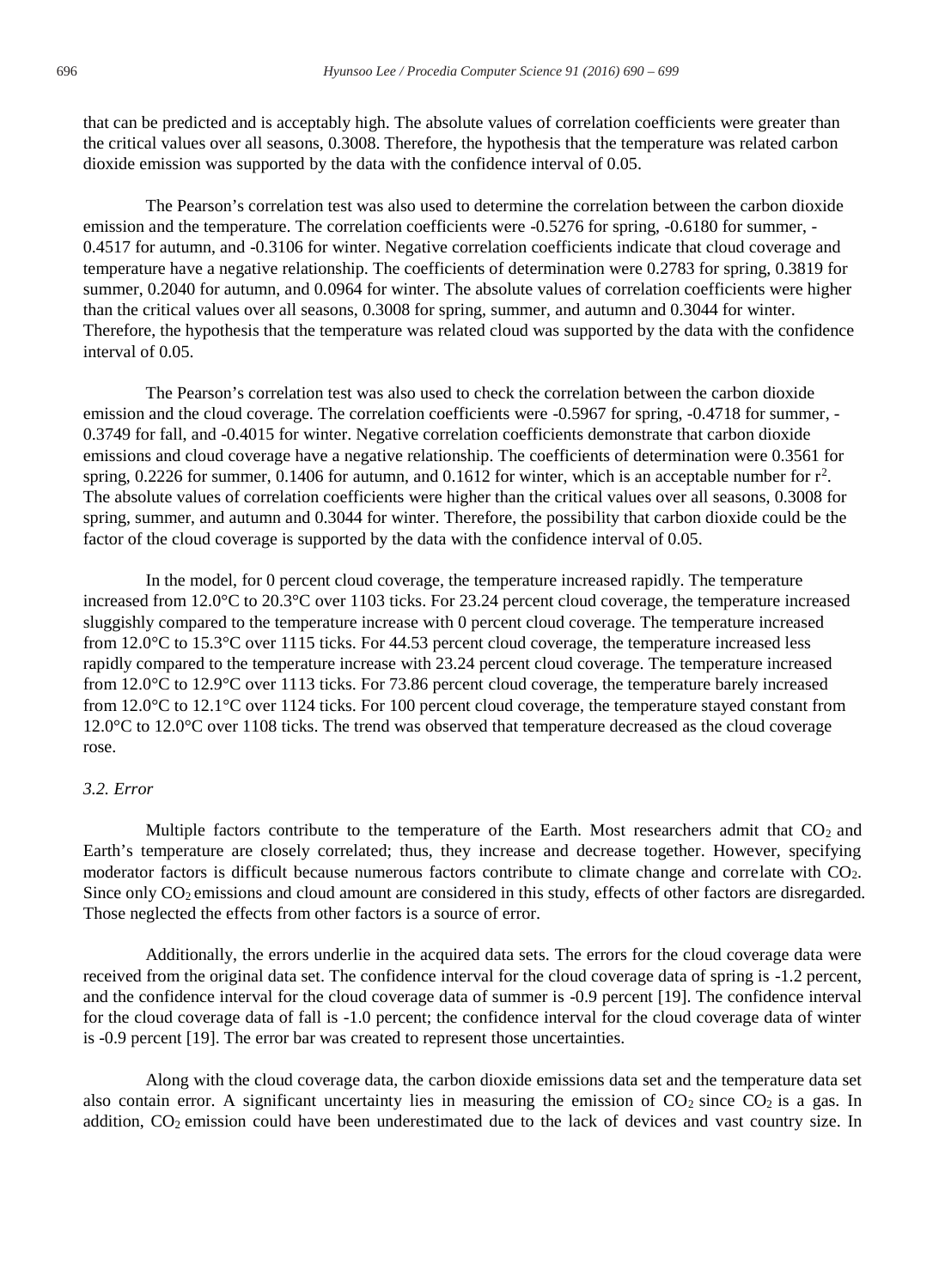regards to the temperature, the uncertainty has a similar risk. The equipment might not have been accurate enough to measure the temperature. However, the data were acquired from 1951 to 1994, which is recent. Since confidence interval was not mentioned from the providers. The error was assumed to be up to the last significant digit. Therefore, for carbon dioxide, the confidence interval is  $\pm$  0.5 ton, and the confidence interval for temperature is  $\pm$  0.005°C. On the figures, the error was too small to be represented with the error bar. Although the error was assumed, the error is not exact; this is counted as one of the limitations.

#### **4. Conclusions and Discussion**

The objective of the research was accomplished through the Pearson's correlation test and modeling. The Pearson's correlation test demonstrated the validity of the hypothesis for correlations between three factors, temperature, carbon dioxide emissions, and cloud coverage. The critical values for Pearson's correlation were smaller than the absolute values of all correlation coefficient with 95% certainty; thus, the null hypotheses were rejected.

The initial hypothesis was that the warming effects from the increase in  $CO<sub>2</sub>$  would be mitigated more with the increase in cloud coverage than by the reduction in  $CO<sub>2</sub>$  emissions alone. The project hypothesis was confirmed with the confidence interval of 0.05 through Pearson's correlation test. However, the research raises uncertainties whether clouds are dependent upon carbon dioxide emission or the temperature is dependent upon both carbon dioxide emission and cloud coverage. Although the question remains unanswered, the trend is being shown with the cloud coverage over time; the decrease had been going on for over 43 years and is certainly notable. Therefore, although model approved that the cloud coverage has an influence over the temperature, the idea that cloud may be dependent upon carbon dioxide emission arises. In conclusion, the reduction of carbon dioxide emission could lead to the multiplication of cloud coverage, and since both factors are accountable for temperature change, the temperature will decrease in greater amount. The research suggests reduction in carbon dioxide could lead to killing two birds with one stone, affecting both cloud coverage and temperature.

The limit of the research lies in the uncertainties in the data and lack of details in the data set. The errors of the carbon dioxide data and the temperature data were not provided. Also, the specifications for the cloud data are deficient. The cloud coverage data does not specify the kind of clouds. Lauer et al. (2010) stated that warming effects differ by cloud types [10]. Thus, although the research concluded that the cloud coverage had a negative effect on temperature, further research is recommended to specify cloud types.

The research could be extended further also by testing whether carbon dioxide emission affects cloud coverage. Although the research put forth Pearson's correlation test to test whether carbon dioxide emission, and temperature, cloud coverage and temperature, carbon dioxide emission and cloud coverage had correlations, it did not determine whether one caused the other. Therefore, if extended research were done to determine the factors, mitigation of climate change could be achieved more efficiently.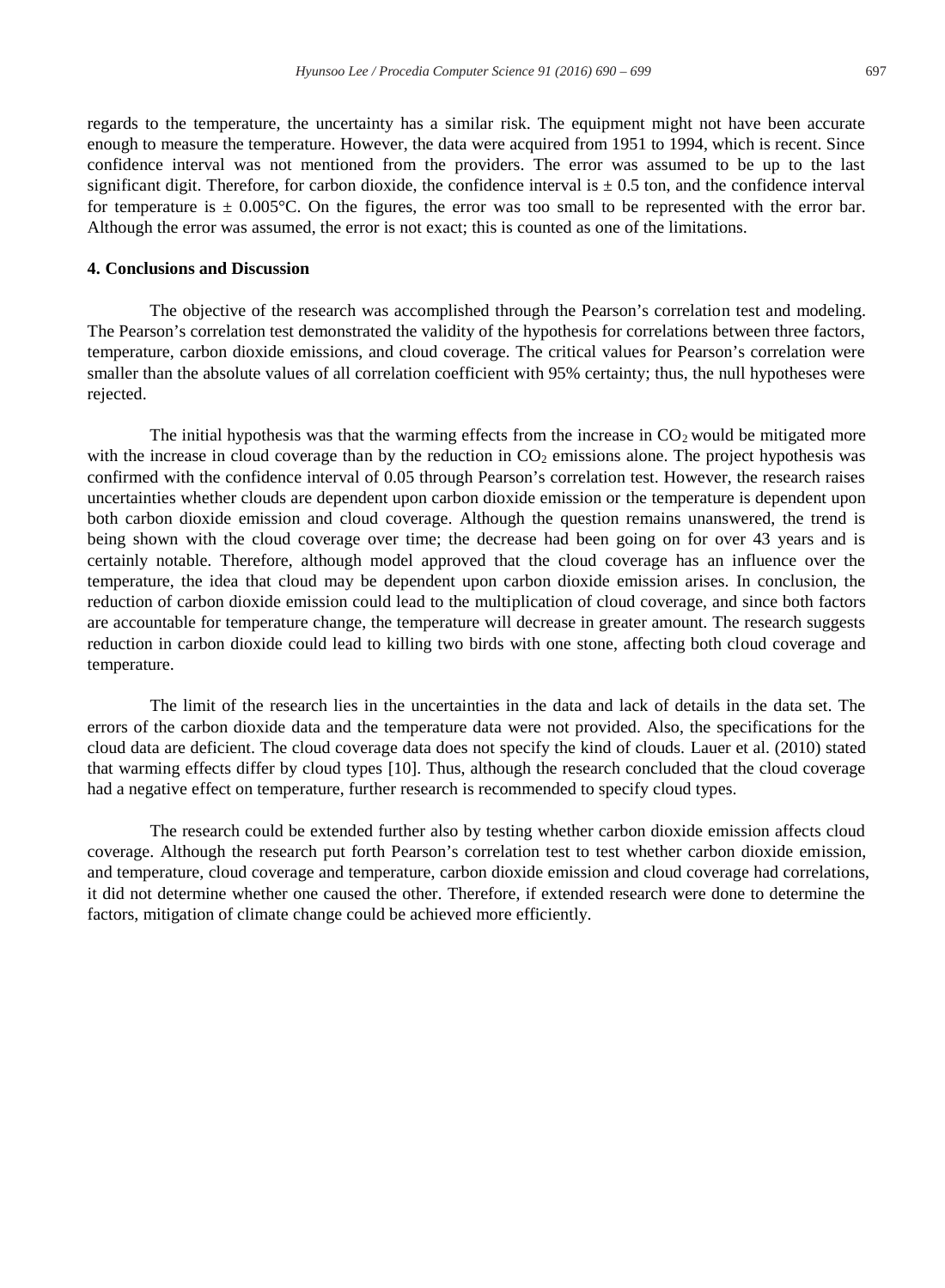### **References**

- [1] McIlveen R. *Fundamentals of Weather and Climate* (2 edition). Oxford ; New York: Oxford University Press; 2010.
- [2] Rogelj J, McCollum DL, Reisinger A, Meinshausen M, Riahi K. Probabilistic cost estimates for climate change mitigation. *Nature*, *493*(7430); 2013; p. 79–83.
- [3] Intergovernmental Panel on Climate Change. *Climate Change 2013: The Physical Science Basis. Contribution of Working Group I to the Fifth Assessment Report of the Intergovernmental Panel on Climate Change.* Cambridge, United Kingdom: Stocker TF, Qin D, Plattner GK, Tignor M, Allen SK, Boschung J, Nauels A, Xia Y, Bex V, Midgley PM.
- [4] Intergovernmental Panel on Climate Change. *Climate Change 2007: Synthesis Report. Contribution of Working Groups I, II and III to the Fourth Assessment Report of the Intergovernmental Panel on Climate Change.* Geneva, Switzerland: Pachauri RK, Reisinger A.
- [5] Tumlin J. *Sustainable Transportation Planning: Tools for Creating Vibrant, Healthy, and Resilient Communities*. John Wiley & Sons; 2012.
- [6] Delworth TL, Rosati A, Anderson W, Adcroft AJ, Balaji V, Benson R, … Zhang R. (2011). Simulated Climate and Climate Change in the GFDL CM2.5 High-Resolution Coupled Climate Model. *Journal of Climate 25*(8); 2011, p. 2755–2781.
- [7] Carslaw KS, Harrison RG, Kirkby J. Cosmic Rays, Clouds, and Climate. *Science*, *298*(5599); 2002, p. 1732–1737.
- [8] Dessler AE. A Determination of the Cloud Feedback from Climate Variations over the Past Decade. *Science*, *330*(6010); 2010, p. 1523–1527.
- [9] Clement AC, Burgman R, Norris JR. Observational and Model Evidence for Positive Low-Level Cloud Feedback. *Science*, *325*(5939); 2009, p. 460–464.
- [10] Lauer A, Hamilton K, Wang Y, Phillips VTJ, Bennartz R. The Impact of Global Warming on Marine Boundary Layer Clouds over the Eastern Pacific—A Regional Model Study. *Journal of Climate*, *23*(21); 2010, p. 5844–5863.
- [11] Spencer RW, Braswell WD. On the Misdiagnosis of Surface Temperature Feedbacks from Variations in Earth's Radiant Energy Balance. *Remote Sens*. 2011, 3; 2011, p. 1603-1613; http://doi:10.3390/rs3081603.
- [12] McLean J. Late Twentieth-Century Warming and Variations in Cloud Cover. Atmospheric and Climate Sciences, 4; 2014, p. 727-742.
- [13] Kauppinen J, Heionen J, Malmi P. Influence of Relative Humidity and Clouds on the Global Mean Surface Temperature. *Energy and Environment*, 25; 2014, p. 389-400.
- [14] Lomborg B. Technology, Not Talks, Will Save the Planet. *Finance and Development*, 42; 2012, p. 13-14.
- [15] Russell LM. Offsetting climate change by engineering air pollution to brighten clouds. *The Bridge*, 42(4); 2012, p. 10–15.
- [16] Boden TA, Marland G, Andres RJ. Global, regional, and national fossil-fuel CO2 emissions. *Carbon Dioxide Information Analysis Center*; 2011.
- [17] Jones PD, Lister DH, Osborn TJ, Harpham C, Salmon M, Morice CP. (2012). Hemispheric and large-scale land-surface air temperature variations: An extensive revision and an update to 2010. *Journal of Geophysical Research: Atmospheres*, *117*(D5); 2012.
- [18] Osborn TJ, Jones PD. The CRUTEM4 land-surface air temperature data set: construction, previous versions and dissemination via Google Earth. *Earth System Science Data*, *6*(1); 2014, p. 61–68.
- [19] Kaiser DP (1998). Analysis of total cloud amount over China, 1951–1994. *Geophysical Research Letters*, *25*(19); 1998, p. 3599–3602.
- [20] Báez JC, Gimeno L, Gómez-Gesteira M, Ferri-Yáñez F, Real R. Combined Effects of the North Atlantic Oscillation and the Arctic Oscillation on Sea Surface Temperature in the Alborán Sea. *PLoS ONE*, *8*(4); 2013.
- [21] Thiele JC., Kurth W, Grimm V. Facilitating Parameter Estimation and Sensitivity Analysis of Agent-Based Models: A Cookbook Using NetLogo and R. *Journal of Artificial Societies and Social Simulation*, *17*(3); 2014, p. 1–51.
- [22] Li C, Zhou L, Qin D, Liu L, Qin X, Wang Z, Ren J. Preliminary study of atmospheric carbon dioxide in a